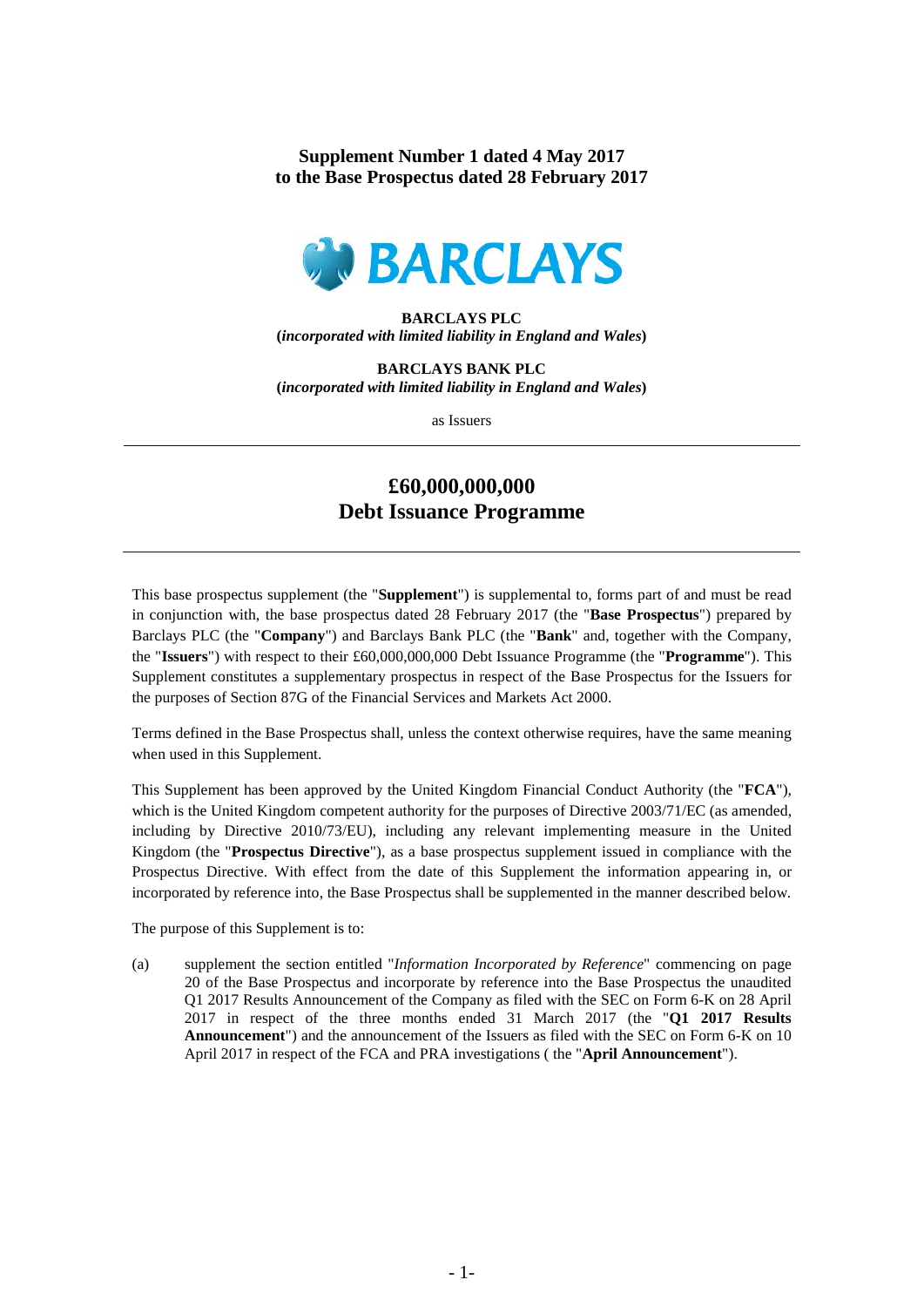The Q1 2017 Results Announcement and the April Announcement have been filed with the FCA and shall be deemed to be incorporated in, and form part of, the Base Prospectus as supplemented by this Supplement. The Q1 2017 Results Announcement and the April Announcement may be inspected during normal business hours at Barclays Treasury, 1 Churchill Place, London E14 5HP United Kingdom and at the specified office of the Principal Paying Agent, at One Canada Square, London, E14 5AL, United Kingdom during the life of the Notes issued pursuant to the Base Prospectus. They have also been filed with the SEC and are available in electronic form on the SEC's website at http://www.sec.gov/cgi-bin/browse[http://www.sec.gov/cgi-bin/browse](http://www.sec.gov/cgi-bin/browse-edgar?company=barclays+plc&owner=exclude&action=getcompany)[edgar?company=barclays+plc&owner=exclude&action=getcompany.](http://www.sec.gov/cgi-bin/browse-edgar?company=barclays+plc&owner=exclude&action=getcompany)

(b) supplement the sub-section entitled "Directors" under the section entitled "The Issuers and the Group" commencing on page 80 of the Base Prospectus with the following updated information:

The appointment of Sir Ian Cheshire as a Non-Executive Director of the Company and the Bank became effective on 3 April 2017. Sir Ian Cheshire is also the Chairman of Debenhams plc, Maisons du Monde and Menhaden plc and is a Senior Independent Director of Whitbread plc.

(c) replace the sub-section entitled "Legal Proceedings" under the section entitled "The Issuers and the Group" on page 80 of the Base Prospectus with the following:

## **Legal Proceedings**

For a description of the governmental, legal or arbitration proceedings that the Company, the Bank and the Group face, see (i) Note 27 (Provisions) and Note 29 (Legal, competition and regulatory matters) to the financial statements of the Company on pages 270 and 271 and pages 272 to 280, respectively, of the Joint Annual Report and (ii) the April Announcement.

(d) state in the sub-section entitled "*Significant/Material Change*" under the section entitled "*General Information*" commencing on page 107 of the Base Prospectus that there has been no significant change in the financial or trading position of the Company, the Bank, the Group, or, as the case may be, the Bank Group since 31 March 2017.